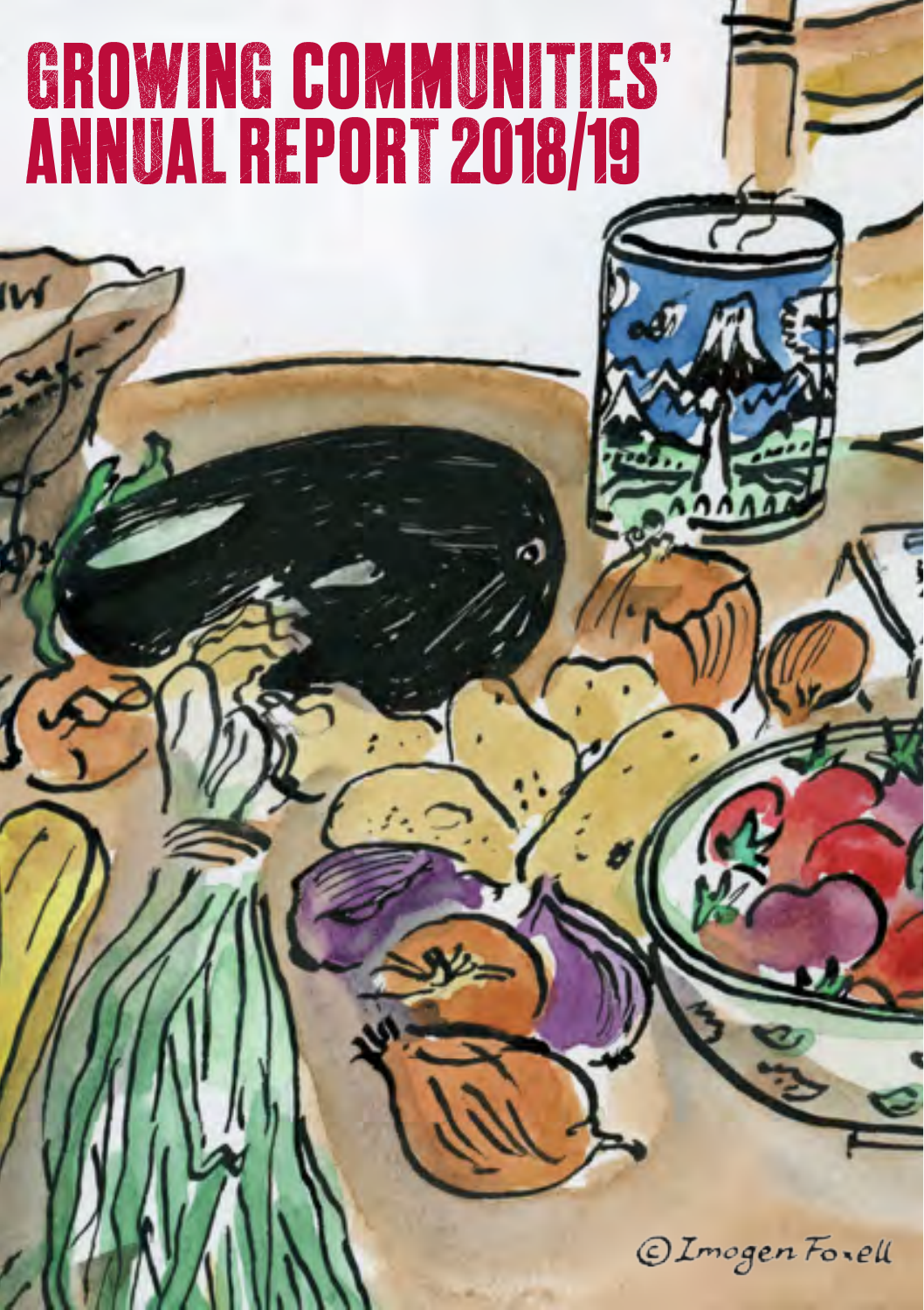## **Foreword by JulieBrown, Director, Growing Communities "Over the past 20 years,**

I've been pondering when we all got drawn into believing that we could change the world through 'green consumerism'. The concept first raised its head back in the 1980s when I started work at Friends of the Earth. We were wary of it then because – at the risk of sounding like an Einstein misquote – you can't solve a problem using the same approach that caused the problem in the first place. Moreover, you run the risk of shifting responsibility away from governments and corporations.

And then when did green consumerism mutate into something that left *all* the responsibility (and the guilt) for saving the word resting squarely on individuals and how they spend their money? (Hmm, I wonder if there's a link there. Sadly I only have 800 words so my rant about neo-liberal economics and the power of corporations will have to wait….)

Don't get me wrong: the fate of this phenomenal planet does ultimately come down to how much stuff each of us consumes. But it seems that most of our impact is embedded in the systems that provide the basis of our society – the infrastructure, processes and worldviews that dictate how our energy, transport, agriculture, industry, housing, education and healthcare work. These aren't things we can directly control through our personal consumer choices. (And pitting zerowasters, anti-plastickers, flight-shamers and vegans against each other is as likely to divide and conquer as it is to achieve effective positive change.)

That's one of the reasons I've welcomed the emergence of [Extinction Rebellion](https://rebellion.earth/) as it recognises that we are all embedded in the 'system' (we are all hypocrites!) and that we need to start directing more of our energies towards government to create the conditions to change that system, through policy, regulation, taxation, standards, incentives, investment – whatever it takes.

That whole individual versus systemic is a tricky thing to define never mind quantify (if anyone out there has some good stats I'd love to hear from you) but the difference can perhaps be illustrated in the following reports:

According to [Lund University](https://phys.org/news/2017-07-effective-individual-tackle-climate-discussed.html) the most effective individual changes are:

- Flying less
- Living car-free
- Using green energy for your home (or business)
- Eating a mainly plant-based diet

While [Project Drawdown](https://www.drawdown.org/solutions-summary-by-rank) ranks the impact of systemic interventions (of which two of the most significant – fascinatingly – are educating girls and providing access to affordable contraception):

- Top of the list comes (surprisingly, but a bit uninspiringly if I'm honest) refrigeration – specifically replacing the HFCs that replaced the ozone-depleting CFCs in the 1990s but turned out to have a much higher greenhouse impact
- On-shore wind power (getting more interesting)
- Reducing food waste (now you're talking)
- Moving to plant-rich diets (yay!)

Interestingly, GC operates in the space *between* the individual and the systemic. We recognised back in the early 1990s that we needed radical change in our food system. But we had no confidence that government would legislate for that change or that the food and agriculture industry would voluntarily reform and regulate itself. So, we set about creating a viable alternative

**using the collective buying power of our community (you!), we've been able to shape the food and farming systems that feed us."**

to that system (albeit on a very small scale) that could aggregate and focus individual choices towards the systemic changes we were seeking.

Over the past 20 years, using the collective buying power of our community (you!), we've been able to shape the food and farming systems that feed us: providing organic and agroecological farmers with fair and sustainable routes to market; creating new and ethically based supply chains; championing an alternative approach that designs out waste and pollution and designs *in* environmental protection and community-building, while supporting plant-rich diets right from the start.

In an ideal world, this alternative system would grow and eventually replace the old, obsolete system. But it's clear we don't have much time left to avert catastrophic climate breakdown, so we are increasingly doing what we can to lobby and campaign for the changes needed.

This year we've worked on the Agriculture Bill, the Environmental Land Management Scheme designed to replace the European Common Agricultural Policy, the National Food Strategy and we have developed a joint Horticulture Campaign with the

[Landworkers' Alliance](https://landworkersalliance.org.uk/). We've been active in the [Fruit and Veg Alliance](https://foodfoundation.org.uk/project/fruit-vegetable-alliance/) and on the Defra-based Horticulture Roundtable. Recently we started a project with the [New Economics Foundation](https://neweconomics.org/) and the [Soil](https://www.soilassociation.org/)  [Association](https://www.soilassociation.org/) to measure and monetise the impact of GC's supply chain in terms of its social, financial and environmental benefits – the triple bottom line.

Fortunately, XR, Greta and the Youth Climate Movement are shifting the tone of the conversations possible and – I very much hope – helping create a policy environment more receptive to change.

And importantly we can base our work on a 20-year track record of practical action and plenty of evidence of our impact. And that's down to your continued support.

As we all continue to take action in support of this incredible planet, we commissioned a wonderful illustration of where we might get to (overleaf). Thanks to [Imogen Foxell](https://www.imogenfoxell.com/) for bringing our vision to life. You'll recognise some elements as they're already in place: a testament to action already taken.

Hope springs from action. And action can be a powerful antidote to despair and fear. Thank you for continuing to act.

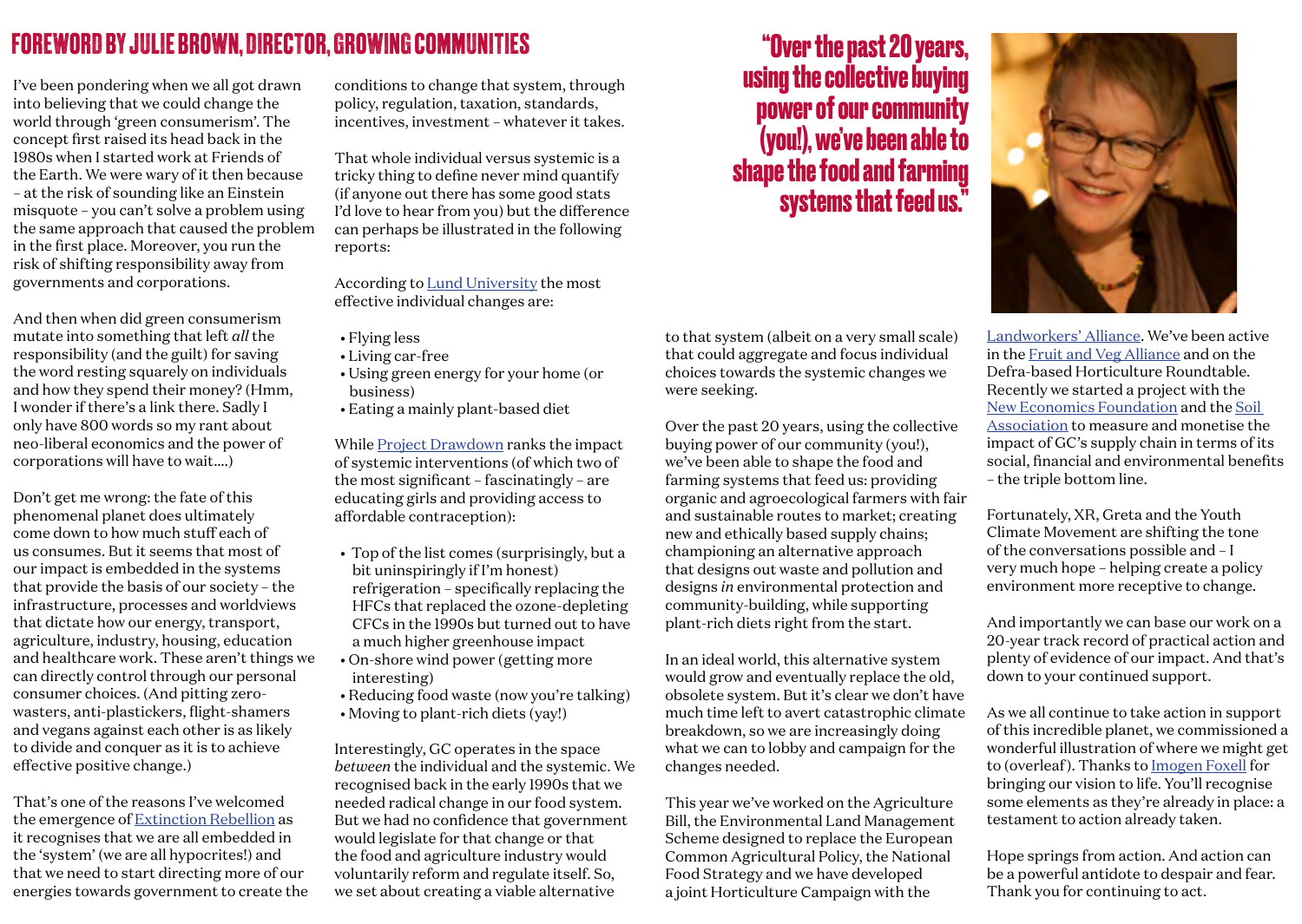## **WHAT WE'VE BEEN UP TO IN 2018/19**

As Julie says in her foreword, we've spent 20 years honing our model of community-led trade and we like to think it's pretty good. It champions small-scale, low-impact organic farming and local food. It puts people and planet before profit. And it works.

Most of the new initiatives we've focused on this year have been all about rolling that model out more widely: strengthening alternative routes to market, leveling the playing field for farmers and traders who are doing things in better ways, and lobbying at the highest levels for systemic change.

We marched for good food and joined the [Global Climate Strike.](https://globalclimatestrike.net/) We spoke at the [Oxford Real Farming Conference,](https://orfc.org.uk/orfc-2020/) the [Permaculture Festival,](http://londonpermaculturefestival.com/) [Urban Food](https://www.sustainweb.org/londonfoodlink/uff/)  [Fortnight](https://www.sustainweb.org/londonfoodlink/uff/) and XR's [East London Uprising](https://rebellion.earth/event/extinction-rebellion-east-london-uprising/), and were interviewed by BBC London News. And when we weren't lobbying for change, we fuelled those who were, donating £1000 of fruit and veg to XR's October Rebellion.

#### we have, which makes it work for us, unlike normal wholesale."

The Shed's going really well. It has expanded the number of farmers who directly supply our veg scheme. It has created four new jobs – one of which went to Paul, a graduate from our [Grown in Dagenham](https://www.growingcommunities.org/grown-dagenham) training programme. And in its first six months the Shed traded 170 tonnes of fruit and veg, while producing almost no waste. The next step will be to use data from the Shed to help farmers with crop planning. Eventually it will spin off into a separate business.

Natasha and Nicki joined us (or circled back through GC's revolving doors) to support and expand the network of [Better Food](https://betterfoodtraders.org/)  [Traders](https://betterfoodtraders.org/) beyond the veg schemes set up through our Start-Up Programme. With the help of funding from the [Esmée Fairbairn](https://www.esmeefairbairn.org.uk/)  [Foundation,](https://www.esmeefairbairn.org.uk/) the network will shine a light on ethical veg schemes and shops across the UK, enabling more people to direct

their money towards trustworthy traders building a better, kinder food system.

Another new venture is our [Dagenham](https://www.growingcommunities.org/flowers)  [flowers](https://www.growingcommunities.org/flowers) project. We took over the former bowling green next to our farm and Shelagh grows local seasonal flowers, from daffodils and cherry blossom in spring to cosmos and chrysanthemums in autumn.

As with food, the UK's mainstream flower supply is incredibly carbon heavy, with pesticide-laden, out-of-season imports flown thousands of miles. Dagenham flowers provide a spray-free haven for pollinators on the farm and have given veg scheme members and market customers the chance to collect beautiful seasonal bunches.

Two externally funded and very successful projects came to end this year. The Big Lottery-funded [Grown in Dagenham](https://www.growingcommunities.org/grown-dagenham) (GiD) project trained residents in food-growing, food-prep and product development skills, making DagenJAM, Tommy K ketchup, Sweet As cucumber pickle and other foods from the fruit and veg grown on the farm. Over the three years of the GiD programme

we worked with 11 trainees, 790 school kids, and another 2000 local residents who volunteered or visited the farm.

The intergenerational [Recipe for Life](https://www.growingcommunities.org/blog/2019/11/recipe-life) project, funded by Barking & Dagenham Council, brought together local families on low incomes from many different backgrounds to cook and eat together at Dagenham Farm. The project was featured on [Jamie Oliver's TV programme](https://twitter.com/Channel4/status/1176167338485284864) *Meat-Free Meals,* when he described it as a "culinary United Nations" and an "incredible community project with veg at its heart".

We're actively fundraising so we can continue opening the gates of Dagenham Farm to welcome our neighbours, including vulnerable and marginalised members of the community – so we hope to have another feast of good outcomes to dish up next year.

#### **NOT FORGETTING THE BASICS...**

None of the lobbying and investment in new projects would be possible without our core work, which remained strong this year. Our fruit and veg scheme **≥** 

#### **Strengtheningthenetwork**

We launched a new wholesale business. The [Better Food Shed](https://www.growingcommunities.org/blog/2019/02/new-kind-wholesaler) helps 10 Londonbased veg schemes by pooling our orders to farmers, giving us greater buying power. It makes life easier for farmers by giving them an alternative route to market, not just in a business sense but in a purely practical way too: they now deliver to one warehouse in Barking, rather than 10 different destinations inside the M25.

The farmers we work with say the Shed has improved their wholesale business. Adrian Izzard from Wild Country Organics appreciates how it puts farmers first and doesn't try to shoehorn him into growing produce that doesn't work for him: "The Shed team are adaptable each week to what

*One small step for a crate of veg; a bigger step for veg wholesale. Paul, Nicole and Danny arrive at GC HQ with the first delivery from the Better Food Shed*

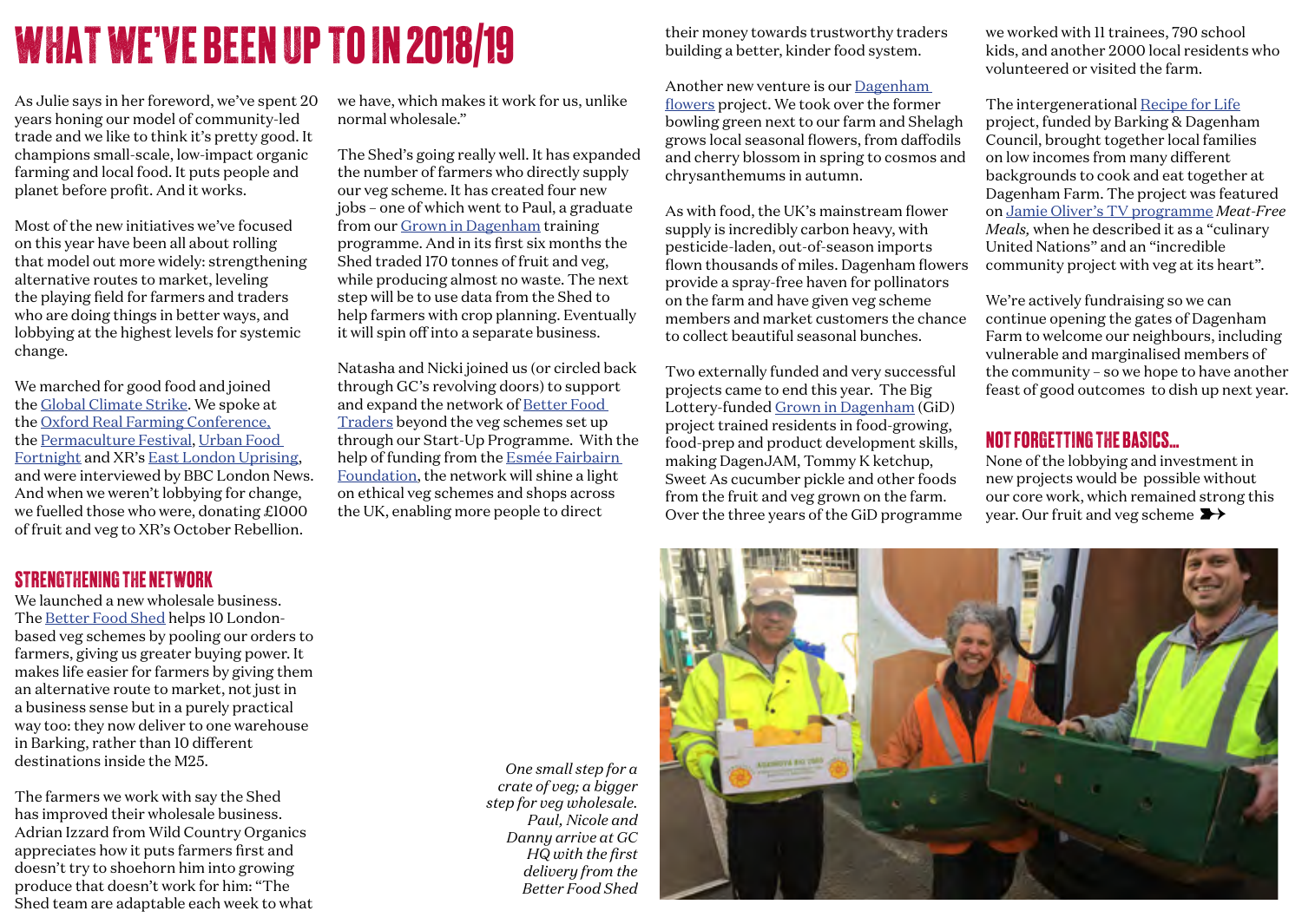**≤** hit its highest ever number of members – over 1600 at the end of September, with a record £400,000 going to organic farmers during the year. Some 88% of the veg traded was UK-grown, with 65% coming direct from farms less than 100 miles away, including GC's Dagenham Farm and our peri-urban neighbours Organiclea and Forty Hall Farm. A record 39% of our fruit was grown in the UK, compared with just  $17\%$  of the UK's total fruit consumption (according to Defra).

The farmers' market carried on strong with a new hive/buzz (what's the collective noun?) of beekeepers allowing us to sell honey almost every week. Our new fishmonger, Martin Yorwarth, brings ultra-fresh catch from Newhaven every week (weather permitting). Sometimes its sea-to-stall time is under five hours! Customers increasingly bring their own containers and shop unpackaged. Livestock farmer Fabienne Peckham has increased her flock of hens to bring more eggs to market and supply our Wednesday urban farm shop at the Old Fire Station.

The salad and veg growing has gone well. Two of this year's Hackney graduate trainees, Davina and Tom, have joined our patchwork farming team. Meanwhile, Dagenham has been so productive that we were able to keep Ximena on after Alice returned from maternity leave to help with some bumper harvests.

Ultimately, everything we do comes down to the support, loyalty and generosity of our community (yep, you!). We introduced our [Food Credit Scheme](https://www.growingcommunities.org/weeks-veg) this year, allowing veg scheme members to donate the value of their veg bag when they go away. Members donated over £5000 worth of bags in nine months, so Hackney Foodbank users could collect fresh fruit and veg – a rarity at food banks. Another

bonus of the scheme is that it maintains steady orders and income for farmers over holiday periods.

In our ideal vision of a future food system, there would be no need for food banks. Fairer distribution of wealth is part of the systemic change we need to see. But until that vision becomes a reality, the foodbank team are very appreciative of all you have given them. As always, thank you.



We couldn't do what we do without the energy of our staff, freelancers, patchwork growers, Board and volunteers. Our staff are Alex Tugume, Alice Holden, Bren Bedson, Cath Goldstein, Dominic Stewart Barton, Ellie Virk, Farook Bhabha, Georgina Sutton, Giles Narang, Helen Bredin, Jack Harber, Jo Barber, Johanna Valeur, Julie Brown, Katy Barker, Kerry Rankine, Kwame Appau, Natasha Soares, Nicki East, Nicole David, Paul Harriss, Phil England, Rachel Dring, Rachel Stevenson, Richenda Wilson, Shelagh Martin, Sophie Verhagen, Ximena Ransom and Zosia Walczak. This year's trainees in Hackney were Chloe Dunnett, Davina Pascal, Mark Welch and Tom Richardson. Our patchworkers are Davina, Tom, Jack, Shelagh, Ximena, Zosia and Rachel Jones.

Thanks also to Danny Fisher, Deedee Aitken, Paul Kirby and Ellie Stewart at the Better Food Shed; Adam Macdonald, Ambreen Raja, Andy Ferguson, Caroline Ada, Frances Morgan, Hari Byles, Neli Angelova and Michael Calwell. Thanks to formers staffers Andy Paice, Ben Dwyer, Hannah Schlotter, Ian Atkins, Isa Nelson, Michèle Van Veerssen and Sarah McFadden. We miss you! Our volunteer Board members are: Sarah Havard (chair), Richard Dana (treasurer), Geraldine Gilbert, Karla Berron, Kath Dalmeny, Maria Hayden and Natalie Silk.

Among our volunteers, special thanks go to Ann, Sanjay, Stephen, Liz, Amy, Dewi, Imogen, Joanne, Teresa, Jim, Elaine, Robert and Melodie for being such stalwarts at the gardens in Hackney. At Dagenham, many thanks to the wonderful Simi, Binta, Tessa, Spencer, Cliff, Peter, Paul, Colin, Jimmy, Cal, Dave, Pete H, Will, Michael, Steve and many others.

**"We are deeply grateful to GC for nourishing our bodies with sustainable, delicious and just vegetables. Thank you for all your hard work; projects like yours change the world."**

**Vegscheme member, 2019**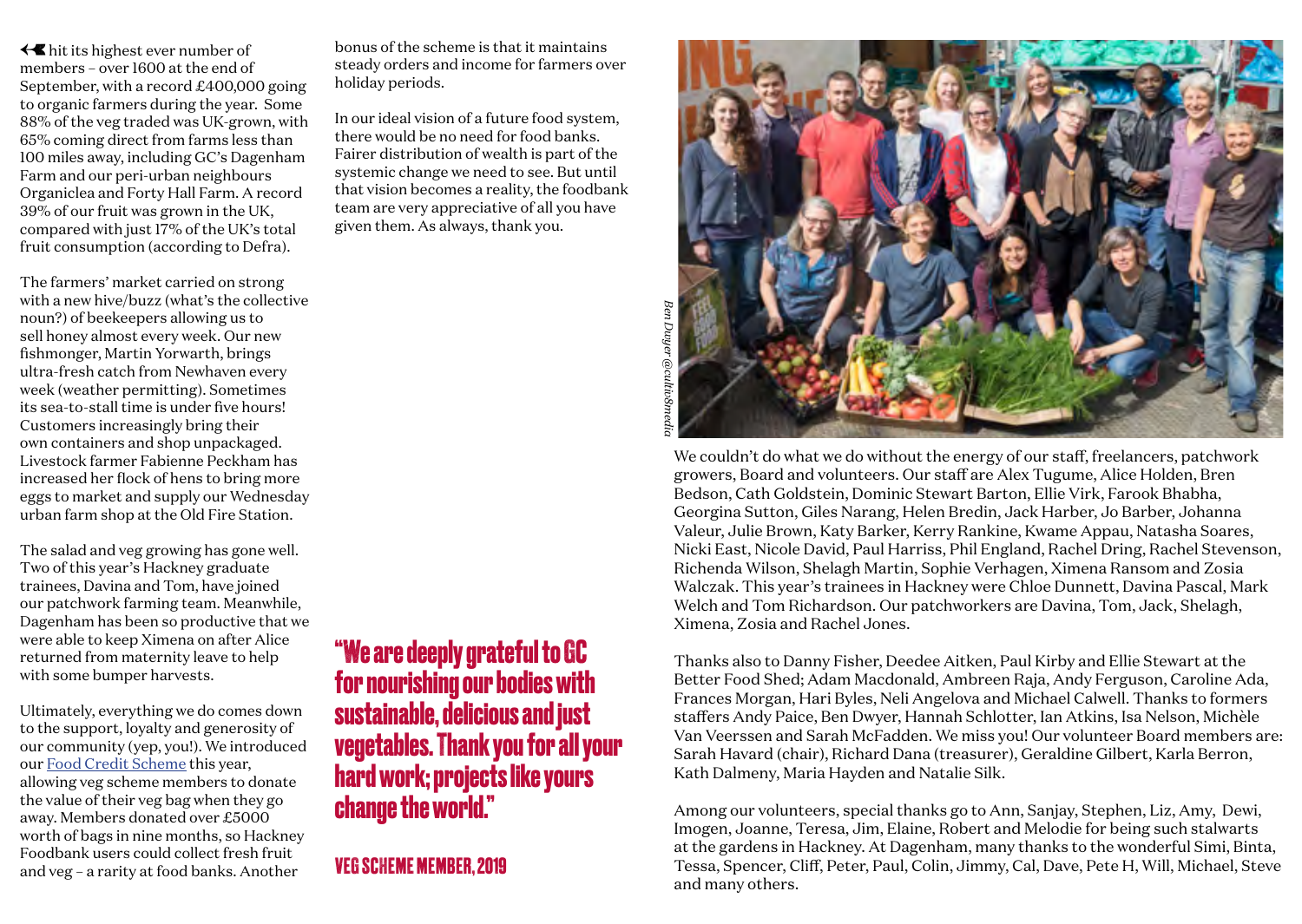### **GROWING COMMUNITIES ACCOUNTS 2019 INCOME STATEMENT FOR THE YEAR ENDED 31 MARCH 2019**

|                                                                | 2019(f) | 2018(f) |
|----------------------------------------------------------------|---------|---------|
| <b>TURNOVER</b>                                                | 966,048 | 841,081 |
| Cost of Sales                                                  | 887,266 | 761,459 |
| <b>GROSS PROFIT</b>                                            | 78,782  | 79,622  |
| Administrative expenses                                        | 76,286  | 72,883  |
| OPERATING PROFIT/(LOSS)                                        | 2,496   | 6,739   |
| Interest receivable                                            | 886     | 688     |
| PROFIT/(LOSS) ON ORDINARY ACTIVITIES<br><b>BEFORE TAXATION</b> | 3,382   | 7,427   |
| Tax on profit/(loss)                                           |         |         |
| RETAINED PROFIT/(LOSS) FOR<br>THE FINANCIAL YEAR               | 3,382   | 7.427   |

### **BALANCE SHEET 31 MARCH 2019**

|                                                              | £                            | 2019(f)           | 2018(f)                      |
|--------------------------------------------------------------|------------------------------|-------------------|------------------------------|
| <b>FIXED ASSETS</b><br>Tangible assets                       |                              | 14,855            | 12,280                       |
| <b>CURRENT ASSETS</b><br>Debtors<br>Cash at bank and in hand | 23,911<br>363,893<br>387,804 |                   | 14,549<br>240,153<br>254,702 |
| CREDITORS: amounts falling<br>due within one year            | (177,998)                    |                   | (45,703)                     |
| NET CURRENT ASSETS                                           |                              | 209,806           | 208,999                      |
| <b>TOTAL ASSETS LESS</b><br><b>CURRENT LIABILITIES</b>       |                              | 224,661           | 221,279                      |
| CAPITAL AND RESERVES<br>Retained earnings<br>Other reserves  |                              | 179,107<br>45,554 | 175,725<br>45,554            |
| <b>MEMBERS' FUNDS</b>                                        |                              | 224,661           | 221,279                      |

## **TREASURER'S REPORT FOR THE YEAR ENDED 31 MARCH 2019**

Growing Communities' revenue increased 15% in the year to 31 March 2019. The bag scheme continues to go from strength to strength; despite an array of potential competitors we were able to achieve  $10\%$  growth compared with last year. We also saw solid growth in the Farmers' Market and Dagenham Farm during the year. The accounts this year include the net sales from Better Food Shed, our organic wholesaler which primarily supplies 10 community-led box schemes across London. Better Food Shed launched in February and generated £42k in the two months to March 2019. Over time it's our plan for this business to operate as a standalone entity. We received £94k Grant Income during the year primarily for the Grown in Dagenham and Recipe For Life projects.

We continued to manage costs carefully with Growing Communities achieving a profit of £3k in the year. This is after taking into account £15k of costs in relation to the set-up of the Better Food Shed. The overall financial position of Growing Communities is positive with reserves of £179k and a cash position at the end of March 2019 of £364k.

| £                    | 2017/18 | 2018/19 |
|----------------------|---------|---------|
| Bag Scheme           | 639,735 | 704,565 |
| Farmers' Market      | 58,445  | 61,373  |
| Urban Market Gardens | 10,647  | 9,615   |
| Café Sales           | 10,469  | 10,992  |
| Dagenham Farm sales  | 29,602  | 34,310  |
| Grant income         | 82.842  | 93,672  |
| Better Food Shed     |         | 42,981  |
| Other                | 9,341   | 8,540   |
| <b>Total</b>         | 841,081 | 966.048 |



**"Commercial scale growing and a community-based patchwork project both hugely inspirational. Highly committed to the organic ethos. A pleasure to inspect."**

**Mark Oxley, Soil Associationinspector**